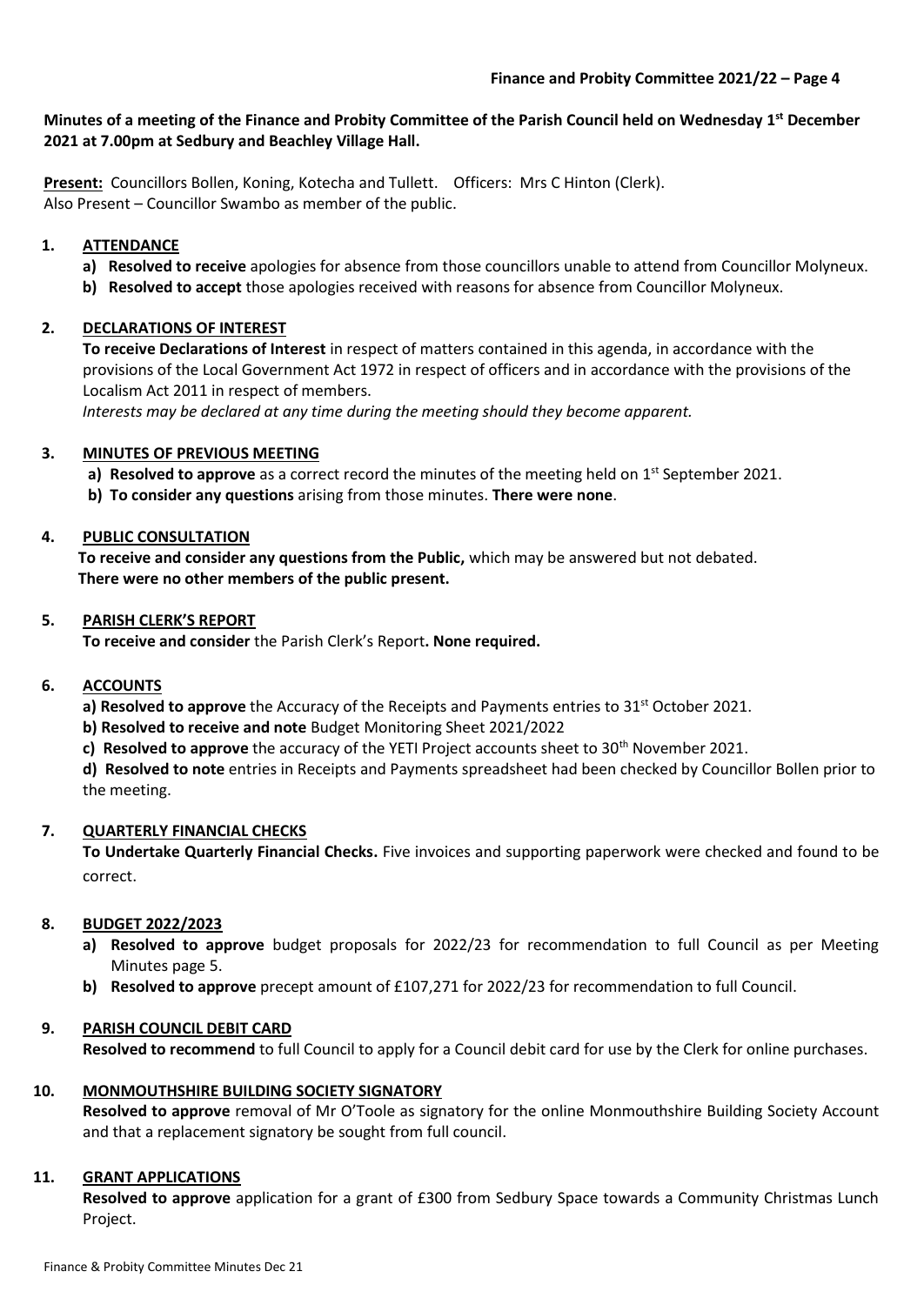## **12. FUTURE MEETINGS**

Resolved to note the date of the next meeting - 2<sup>nd</sup> March 2022.

**The meeting concluded at 2022hrs.**